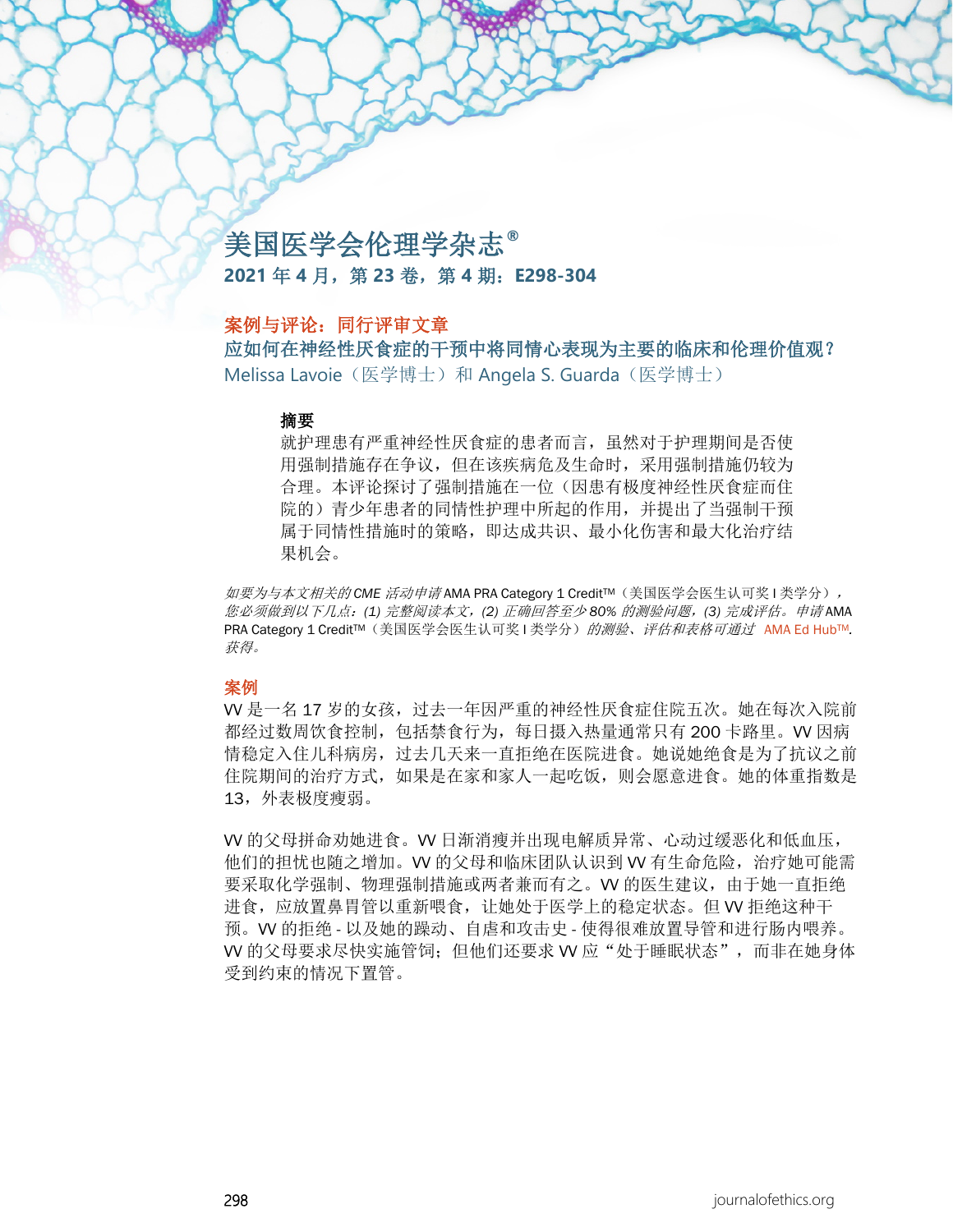尽管认同短期内强制管饲是挽救 VV 生命的必要条件,但对于这种行为是否存在同情 心以及是否尊重 W 自决权, W 的母亲和 W 的一名护士 GG 的意见并不统一。在有 VV 父母参与的团队会议上,VV 的母亲说:"VV 还是个青少年。我们是她的父母,应 该由我们做决定。W 一直病得很重, 因此她不会同意或赞同。"

GG 回答说: "我明白您的观点, 但您也必须考虑 VV 的长期预后, 以及我们必须强迫 她进食意味着什么。世界医学会 (World Medical Association) 认为强迫进食是对人权的 侵犯,1甚至可能是折磨。我不认为继续对 VV 采取这种措施是富有同情心的事。"

VV 的母亲补充说:"同情心当然很重要。VV 是我们的孩子。但与挽救 VV 的生命相 比,这个就没那么重要了。"

团队会议上的每个人都想知道如何回应和继续。

#### 评论

神经性厌食症的特点是,尽管饥饿的负面后果不断升级,但患者依然病态地控制饮 食,且该疾病是精神疾病中死亡率最高的疾病之一。2对于旨在恢复体重的干预措施 的矛盾情绪, 是该疾病的一大特征,因为大多数患者都是迫于他人压力接受护理, 所 以也会导致住院患者感觉受到重度强迫。3只有当患者决定适当治疗的能力受损、存 在死亡风险或较高的严重发病风险,并且获益的可能性大于受到伤害的风险时,强制 临床干预才具有伦理上和临床上的正当性。

尽管 VV 的身体状况不稳定,但她仍拒绝接受治疗,这样她的临床团队就面[临尊重患](https://journalofethics.ama-assn.org/article/adolescent-eating-disorder/2005-03) [者自主权与](https://journalofethics.ama-assn.org/article/adolescent-eating-disorder/2005-03)善意的伦理原则之间的冲突。在这篇评论中,我们探讨了强制治疗神经性 厌食症的临床和伦理理由。我们讨论了鼻胃管喂养相较于神经性厌食症的其他有效、 非强制性行为治疗的局限性和风险,并提出了以团队协调为基础的方法策略,其中可 能包括富有同情心地使用强制措施,同时优先建立 VV、其家人以及其治疗团队之间 的合作治疗关系。

#### 神经性厌食症患者的自主性和自决权

VV 坚称她正在绝食以抗议之前她所认为的医疗虐待,而她的护士则担心强迫 VV 进食 会造[成侵犯人权。](https://journalofethics.ama-assn.org/article/force-feeding-prisoners-wrong/2015-10)绝食示威者拒绝进食是出于政治目的,因为一旦他们达到目的,之 后就不用再重复拒绝进食,而 VV 则不同,她在过去多次入院后很容易病症复发,在 家也不太可能吃饭。她的决策能力受损,因为她既无法了解病情的严重程度,也无法 评估自己从治疗中获益的可能性。4神经性厌食症患者认识到,患有相同病症的其他 人需要接受违背(而非依从)其意愿的治疗,这种情况并不少见;5而且许多非自愿 住院的患者在回顾当时情况时都承认其需要住院治疗,但在病情严重和营养不良的情 况下,他们无法做出合理的选择来接受治疗。6,7,8神经性厌食症的恢复通常是个漫长 过程,可能需要数年时间;但大多数受该疾病影响的人都会康复,即使在最严重和最 慢性的情况下也有可能康复。9然而,神经性厌食症患者在患病期间可能会表现出绝 望感,重要的是临床医生不能将患者所说的治疗无效当真。

#### 对强制措施必要性的不同看法

VV 的医疗小组认为,某种形式的(物理或化学)强制措施对于挽救 VV 生命很有必 要,尽管他们对强制干预的形式持有不同意见。W 拒绝进食,而且由于严重营养不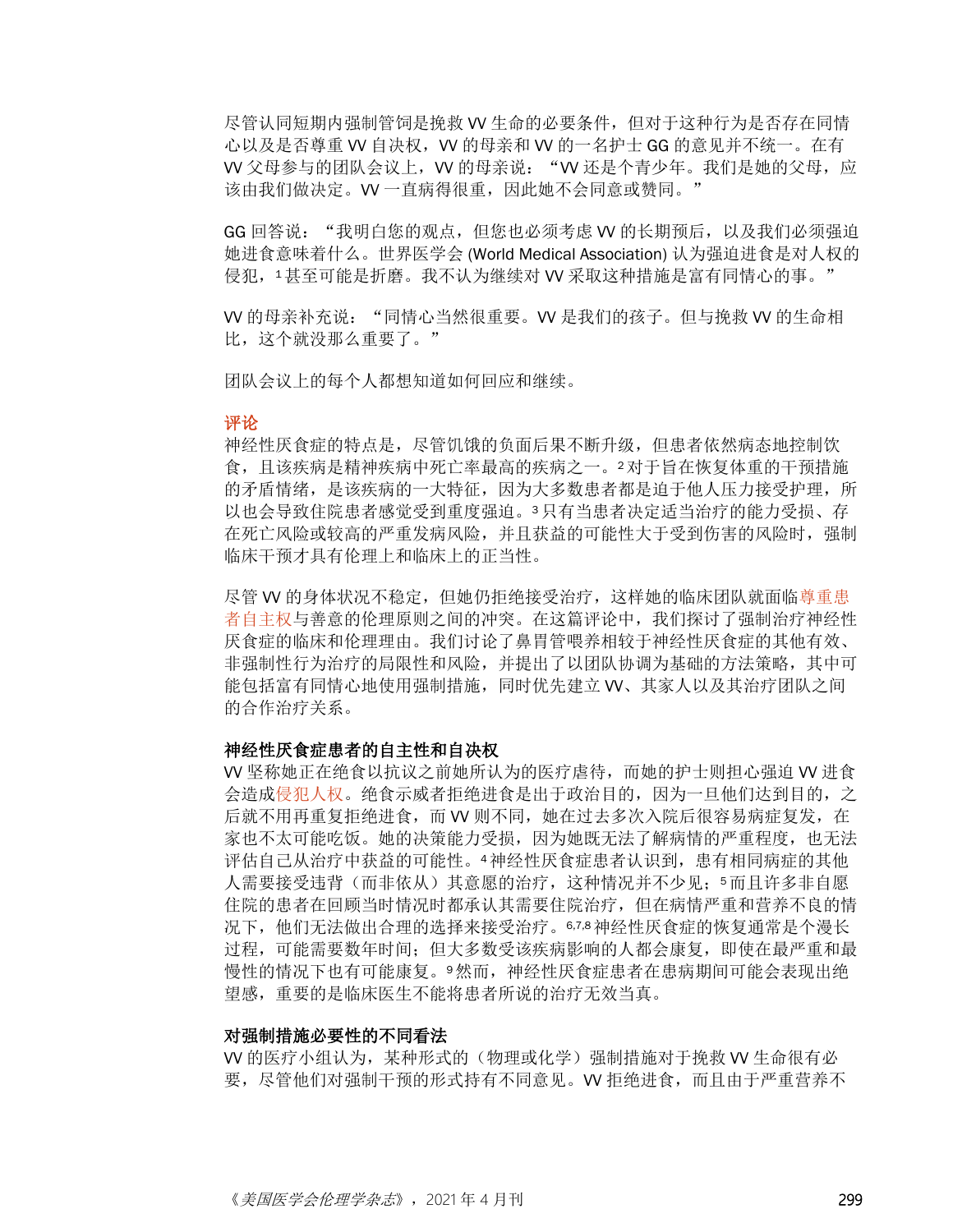良,她的身体状况不稳定。若想成功治疗患者,任何强制性干预都必须有助于她扭转 饥饿状态、恢复决策能力、将伤害降到最低、尽可能富有同情心,并应该使她长期受 益。

VV 的母亲希望研究小组在 VV 全身麻醉的情况下放置鼻胃管,她以为,对 VV 来说, 这种做法比起在控制她身体行动的情况下放置鼻胃管(无论是否用药)造成的创伤更 小。除了麻醉有风险外,从麻醉中醒来时放置导管可能比清醒时放置导管对 VV 造成 的创伤更大,如果 VV 取出导管,则她可能需要多次重新将其置入体内。丹麦一项基 于登记患者的研究发现,反复插入鼻胃管在患有神经性厌食症的非自愿住院患者中十 分常见。10多次重复插入鼻胃管可能会增加心理和生理创伤的风险,特别是在 VV 强 烈抵制插入鼻胃管的情况下。潜在的身体并发症包括鼻咽创伤、导管错位、吸入性肺 炎或食道穿孔。长时间进行鼻胃管喂养会降低患者用嘴进食的意愿,导致其对胃管产 生依赖,且不能帮助 W 克服对食物的恐惧。11W 主要反对的不是喂饲方式(口饲或 鼻饲),而是喂饲本身,这不是通过麻醉置入导管就能解决的,因为 W 可能会擅动 管饲以避免体重增加。

#### 建立治疗同盟

明确 *VV* 的治疗史。VV 的病例给我们留下了有关其治疗史的悬而未决的问题。她能够 多次住院治疗,但许多神经性厌食症患者都只能在普通内科或精神科病房内接受治 疗,这些地方的工作人员几乎没怎么接受过饮食失调相关的专业培训。体重恢复是神 经性厌食症恢复最有力的预测指标。之前其他几次住院中,VV 的体重是在出院后有 所恢复、还是只是暂时在医学上稳定下来然后被送回家?她接受了哪些后续护理(如 有)?缺乏详细的治疗史有可能增加以下风险:临床医生选择高度强制性干预措施 (如非自愿插入鼻胃管),并错误地认为患者对微创治疗方法没有反应。

建立融洽关系。作为病史记录的一部分,同情心[和共情倾听、](https://journalofethics.ama-assn.org/article/curriculum-caring-fostering-compassionate-person-centered-health-care/2016-04)提问以及反思对于与 VV 建立融洽关系非常重要,因为患者感受到的治疗强制性与他们感觉自己的想法是 否得到倾听有关。12从 VV 的父母和外部记录的审查中收集的附带病历(如有)有助 于确定她先前住院和后续治疗是否适当以及质量如何。这些信息对于帮助临床团队与 VV 建立治疗同盟、向她注入有所好转的希望,以及说服她(团队会随时帮助她战胜 疾病)而言至关重要。有证据表明,无论是在出院时还是在一年的随访中,强大的治 疗同盟都能预测神经性厌食症患者治疗的完成情况以及与饮食有关的心理病理学的变 化。13,14,15

#### 方案评估

理想情况下,团队应当考虑紧急实施一项专门行为计划,用以护理饮食失调的患者, 特别是像 VV 这样之前未接受过治疗或曾经在住院时过早停止治疗的患者。专家级别 的饮食失调行为专门计划可以使用多学科方法来改善大多数患者的饮食失调症状并恢 复其体重,该方法包括以个人、团体和家庭为基础的治疗;监督饮食;以及行为应急 管理策略。16当不可能完成或无法及时完成此类计划时,团队就会面临以下选择:要 么与 W 合作让她开始进食,要么动用管饲, 以尽快让 W 经口进食。患者可能需要紧 急治疗以预防危及生命的营养不良并发症,相关表征包括体重指数低于 13、心电图 QT 间期延长、严重低血糖或电解质异常,特别是低钾血症或低磷血症。17对于符合这 些标准的患者而言,强制性鼻胃管喂饲至少能在短期内有可能挽救他们的生命。在大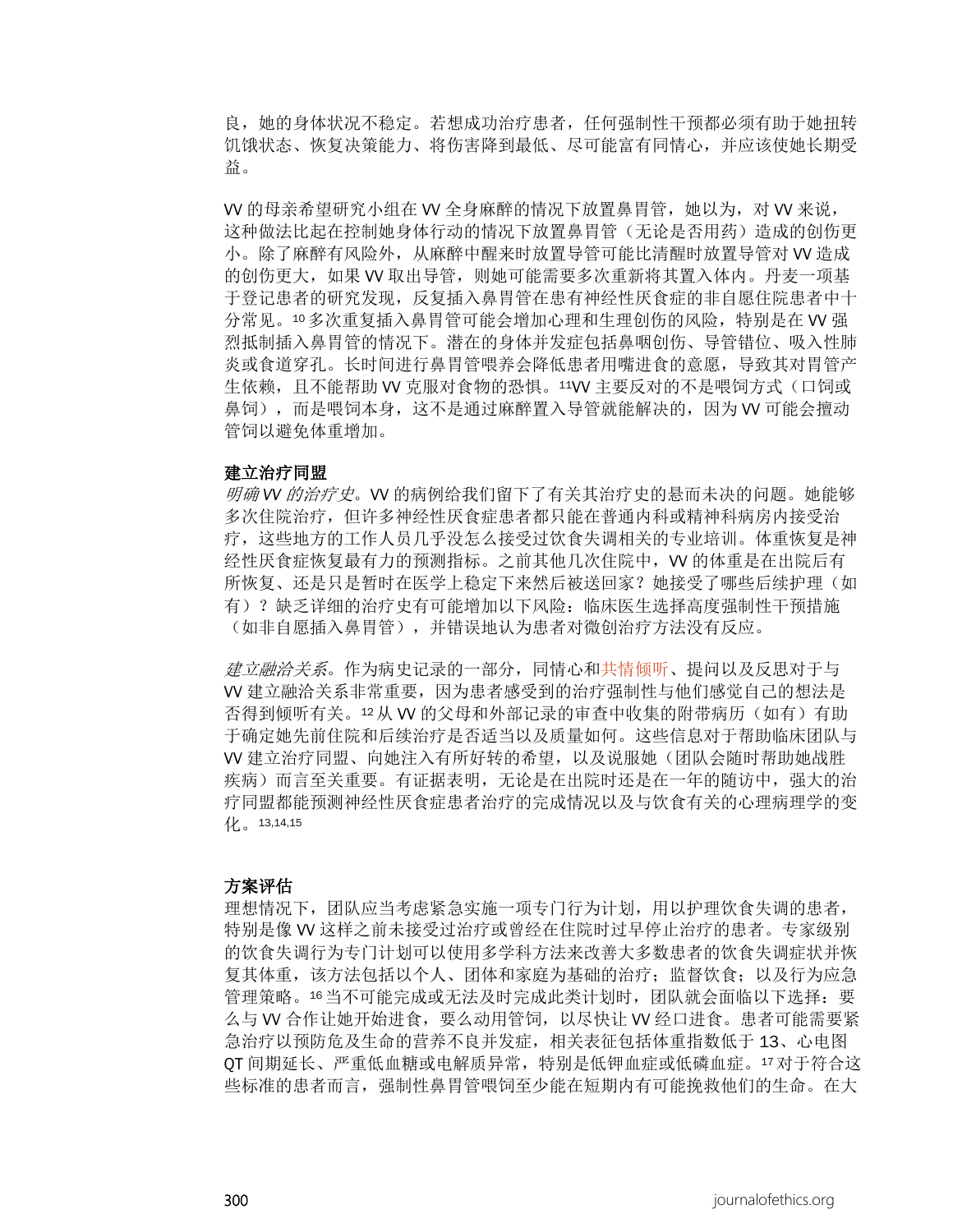多数情况下需要进行紧急干预而非急诊干预,在这些情况下,伦理咨询有助于解决团 队成员之间的分歧,并帮助他们推论出可实施的选项。

#### 以团队为基础的统一方法

临床团队的首要任务是,在神经性厌食症的精神病理学以及这种疾病带来的治疗抵抗 这一独特挑战上达成共识。最好在与家庭成员会面之前就进行有关非自愿治疗的临 床、伦理和法律依据的讨论和教育,包括可能使用鼻胃管喂饲,以便向 VV 及其家人 传达清晰一致的信息,并避免临床团队在患者家属在场的情况下出现能观察到的明显 [分歧。](https://journalofethics.ama-assn.org/article/team-response-internal-disagreement-about-professional-conduct/2013-06)

在 VV 这类案例中,工作人员、受训者和家庭成员之间会出现强烈的情绪反应,这可 能会破坏治疗关系。这些反应可能包括不惜代价进行干预以挽救 VV 生命的紧迫感, 对她康复可能性的徒劳感,对她拒绝配合医疗建议的沮丧感,或是对她拒绝治疗的厌 食合理化的过度认同。治疗团队应当认识并研究这些反应,以确保治疗决策能植根于 同情心和良好临床护理的主导价值观,而非这些不同的情绪。承认这些情绪体验的常 见性,有助于缓和冲突,消除工作人员的疑虑。父母常常会因反复尝试帮孩子战胜疾 病而感到苦恼和疲惫,而他们也可能从支持和教育中受益。最好与 VV 和她的父母单 独会面,讨论治疗方案并解答他们的疑问。

#### 让患者为将来做好准备

如果患者病情恶化,面临迫在眉睫的危险,且治疗团队决定继续进行鼻胃管喂饲,那 么让 VV 准备好接受手术非常重要。需要有人向她保证, 团队将尽可能采用温和疗 法,且希望管饲只是临时手段,一旦她能经口摄入足够的卡路里就能移除导管。应强 调肠道喂养的医学原理以及团队的目标,即帮助她战胜疾病并控制健康饮食。从容地 向 VV 介绍该计划,并解释插入导管的步骤、到时在场的人员、她进行合作的重要 性,以及可能需要短暂地控制住她的身体行动,这将帮助 VV 了解即将发生的事。应 以共情而清晰的方式传达该信息, 强调帮助她的身体获得所需营养的紧迫性。先为她 准备一盘食物而非导管,让她在置管前最后一分钟选择是否要进食,这通常可以避免 肠内喂养的需求,因为某些患者报告称,当他们觉得无法再选择拖延进食时,进食会 更容易。<sup>5</sup>

#### 首要价值观为同情心

当患者缺乏做出治疗决策的能力且面临危及生命的医疗后果时,鼻胃管喂养虽然在伦 理上是合理的,但重点在于考虑肠内喂养的替代方案,以尽量减少使用强制措施,或 以更富有同情心的方式置管。成功治疗神经性厌食症取决于以下做法:尽管患者反 感,也要说服他们增加体重并食用高热量食物。重新经口喂食更加安全,并且总是优 于肠内喂养。针对饮食失调的专门行为计划可以通过行为预期和突发事件来增强患者 的积极性、依从性和自主性,从而使绝大多数患者无需接受鼻饲即可恢复体重。18但 参与这些计划的机会较为有限,该计划很少会接受并非自愿的成年患者。如果 VV 的 医疗状况或其他限制使她无法转而参与此类计划,则可能需要通过短期鼻胃管喂养在 医学上稳定 VV 的状况, 然后启动再喂养流程。

治疗神经性厌食症期间应一直将同情心视作主导价值观。但在神经性厌食症严重且危 及生命的某些情况下,强制治疗可能是一种富有同情心的选择,因为患[者自由选择康](https://journalofethics.ama-assn.org/article/influence-psychiatric-symptoms-decisional-capacity-treatment-refusal/2017-05) [复而非疾病的能力受损会](https://journalofethics.ama-assn.org/article/influence-psychiatric-symptoms-decisional-capacity-treatment-refusal/2017-05)削弱他们的自主权。尽管如此也应谨慎进行强制治疗,并且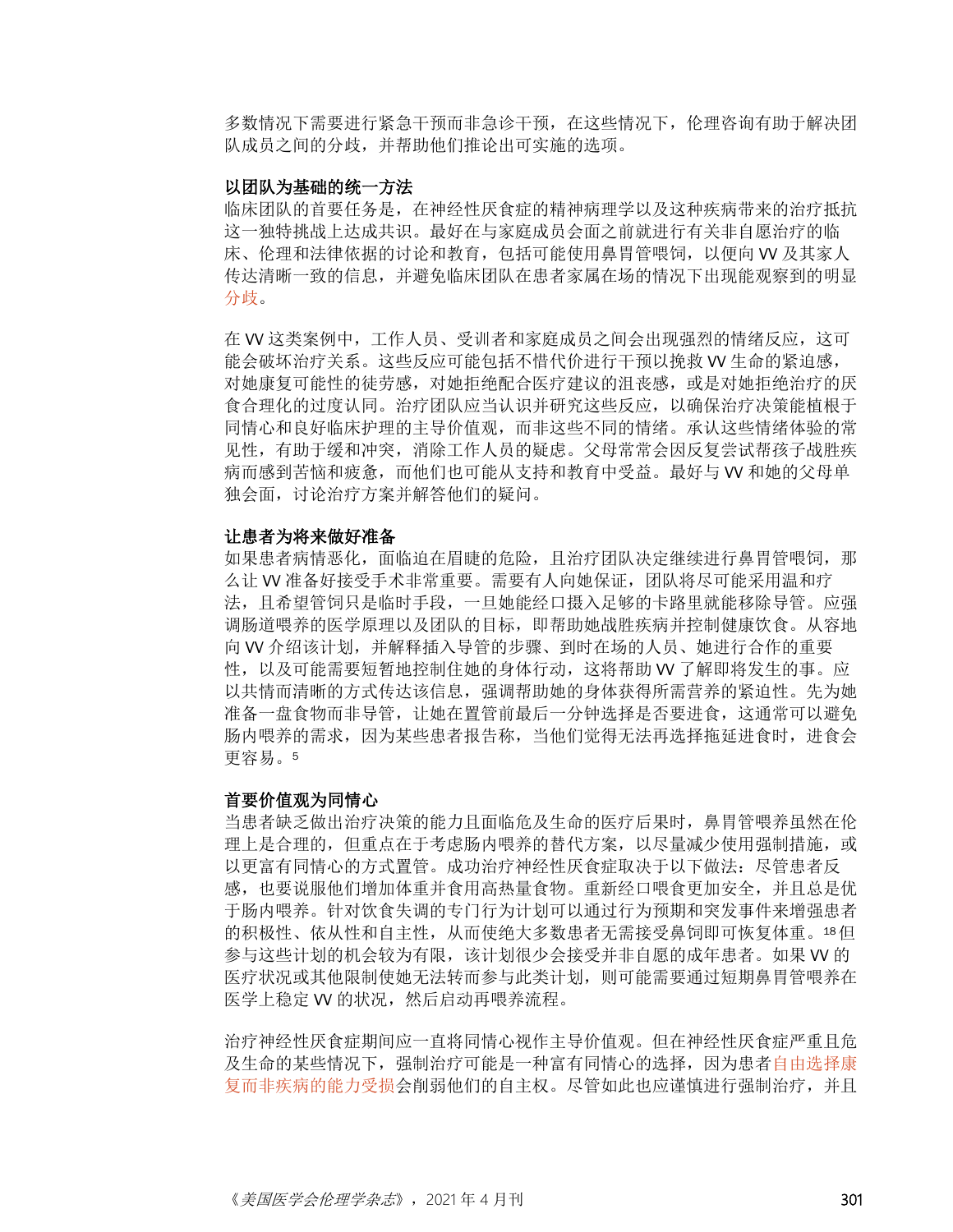只能在可能有益的情况下才能进行,以尽量减少无效的干预和产生创伤的风险。这一 决定需要仔细评估患者的既往病史和治疗结果、统一的合作治疗,以及积极体贴的治 疗同盟,还需重新动态评估治疗进展。

#### **References**

- 1. World Medical Association. WMA Declaration of Malta on hunger strikers. Adopted November 1991. Revised October 2017. Accessed December 21, 2020. [https://www.wma.net/policies-post/wma-declaration-of-malta-on-hunger](https://www.wma.net/policies-post/wma-declaration-of-malta-on-hunger-strikers/)[strikers/](https://www.wma.net/policies-post/wma-declaration-of-malta-on-hunger-strikers/)
- 2. Arcelus J, Mitchell AJ, Wales J, Nielsen S. Mortality rates in patients with anorexia nervosa and other eating disorders. A meta-analysis of 36 studies. *Arch Gen Psychiatry*. 2011;68(7):724-731.
- 3. Guarda AS, Pinto AM, Coughlin JW, Hussain S, Haug NA, Heinberg LJ. Perceived coercion and change in perceived need for admission in patients hospitalized for eating disorders. *Am J Psychiatry*. 2007;164(1):108-114.
- 4. Elzakkers IFFM, Danner UN, Sternheim LC, McNeish D, Hoek HW, van Elburg AA. Mental capacity to consent to treatment and the association with outcome: a longitudinal study in patients with anorexia nervosa. *BJPsych Open*. 2017;3(3):147-153.
- 5. Tan JOA, Stewart A, Fitzpatrick R, Hope T. Attitudes of patients with anorexia nervosa to compulsory treatment and coercion. *Int J Law Psychiatry*. 2010;33(1):13-19.
- 6. Watson TL, Bowers WA, Andersen AE. Involuntary treatment of eating disorders. *Am J Psychiatry*. 2000;157(11):1806-1810.
- 7. Newton JT, Robinson PH, Hartley P. Treatment for eating disorders in the United Kingdom. Part II. Experiences of treatment: a survey of members of the Eating Disorders Association. *Eur Eat Disord Rev*. 1993;1(1):10-21.
- 8. Tiller J, Schmidt U, Treasure J. Compulsory treatment for anorexia nervosa: compassion or coercion? *Br J Psychiatry*. 1993;162:679-680.
- 9. Rigaud D, Tallonneau I, Brindisi MC, Vergès B. Prognosis in 41 severely malnourished anorexia nervosa patients. *Clin Nutr*. 2012;31(5):693-698.
- 10.Clausen L, Larsen JT, Bulik CM, Petersen L. A Danish register-based study on involuntary treatment in anorexia nervosa. *Int J Eat Disord*. 2018;51(11):1213- 1222.
- 11.Krom H, de Winter JP, Kindermann A. Development, prevention, and treatment of feeding tube dependency. *Eur J Pediatr*. 2017;176(6):683-688.
- 12.Nicolini M, Vandenberghe J, Gastmans C. Substance use disorder and compulsory commitment to care: a care-ethical decision-making framework. *Scand J Caring Sci*. 2018;32(3):1237-1246.
- 13.Sly R, Morgan JF, Mountford VA, Lacey JH. Predicting premature termination of hospitalised treatment for anorexia nervosa: the roles of therapeutic alliance, motivation, and behaviour change. *Eat Behav*. 2013;14(2):119-123.
- 14.Marzola E, Albini E, Delsedime N, Fassino S, Abbate-Daga G. Therapeutic alliance in inpatients with severe anorexia nervosa. *Eur Eat Disord Rev*. 2019;27(6):671-681.
- 15.Stiles-Shields C, Touyz S, Hay P, et al. Therapeutic alliance in two treatments for adults with severe and enduring anorexia nervosa. *Int J Eat Disord*. 2013;46(8):783-789.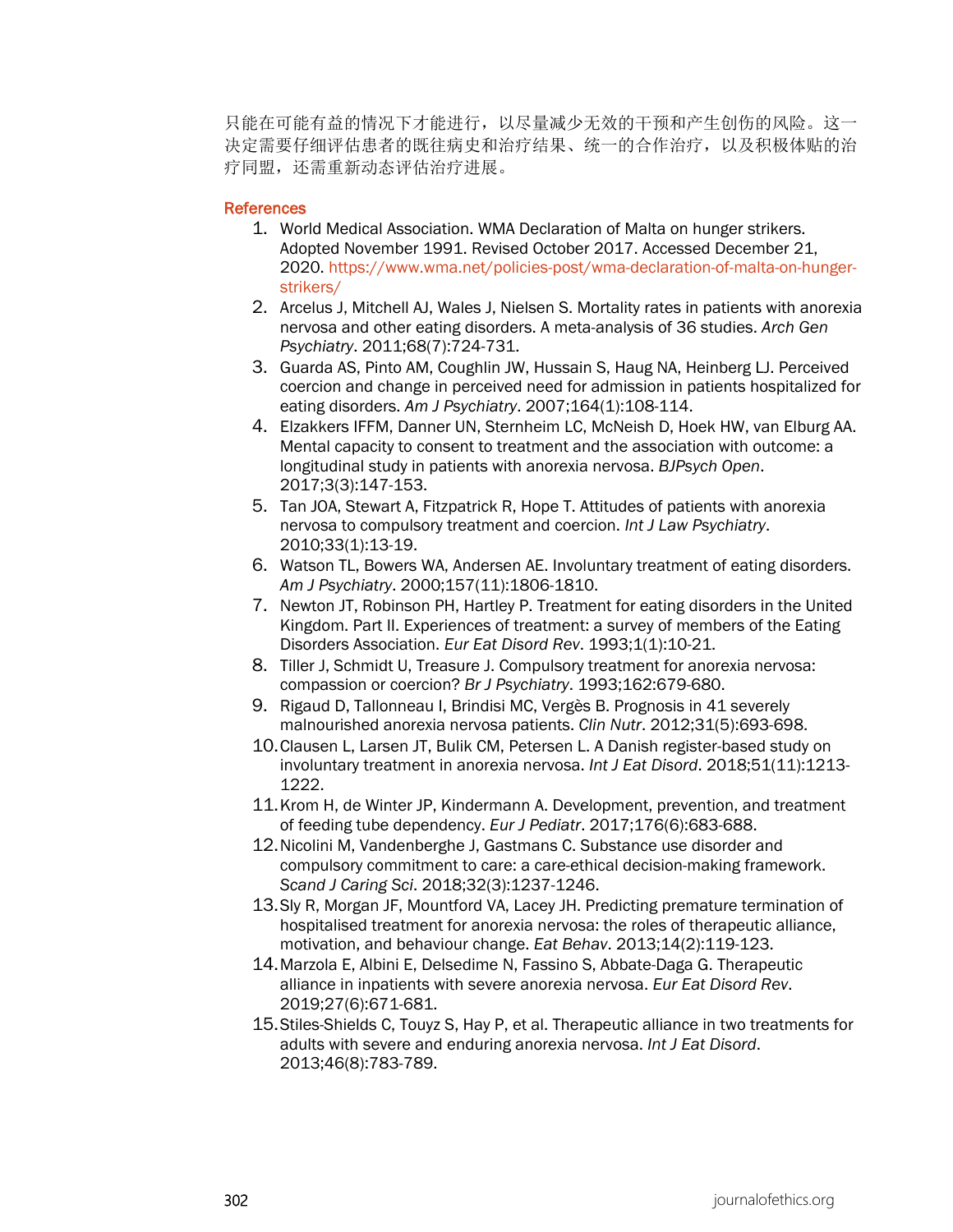- 16.Attia E, Walsh BT. Behavioral management for anorexia nervosa. *N Engl J Med*. 2009;360(5):500-506.
- 17.National Collaborating Centre for Mental Health. *Eating Disorders: Core Interventions in the Treatment and Management of Anorexia Nervosa, Bulimia Nervosa and Related Eating Disorders*. British Psychological Society; 2004.
- 18.Ziser K, Resmark G, Giel KE, et al. The effectiveness of contingency management in the treatment of patients with anorexia nervosa: a systematic review. *Eur Eat Disord Rev*. 2018;26(5):379-393.

Melissa Lavoie (医学博士) 是马里兰州巴尔的摩市约翰霍普金斯大学医学院二年级的 精神科住院医师,于 2019 年获得医学博士学位。她持有耶鲁大学心理学学士学位。

Angela S. Guarda (医学博士) 是约翰霍普金斯医学院精神病学和行为科学系 Stephen 与 Jean Robinson 的助理教授,也是马里兰州巴尔的摩市约翰霍普金斯医院饮食失调 计划的主任。她的临床研究兴趣包括改善神经性厌食症强化治疗的结果以及克服对治 疗的矛盾情绪。她的转化研究侧重于可能导致神经性厌食症和其他饮食失调的病理生 理机制。